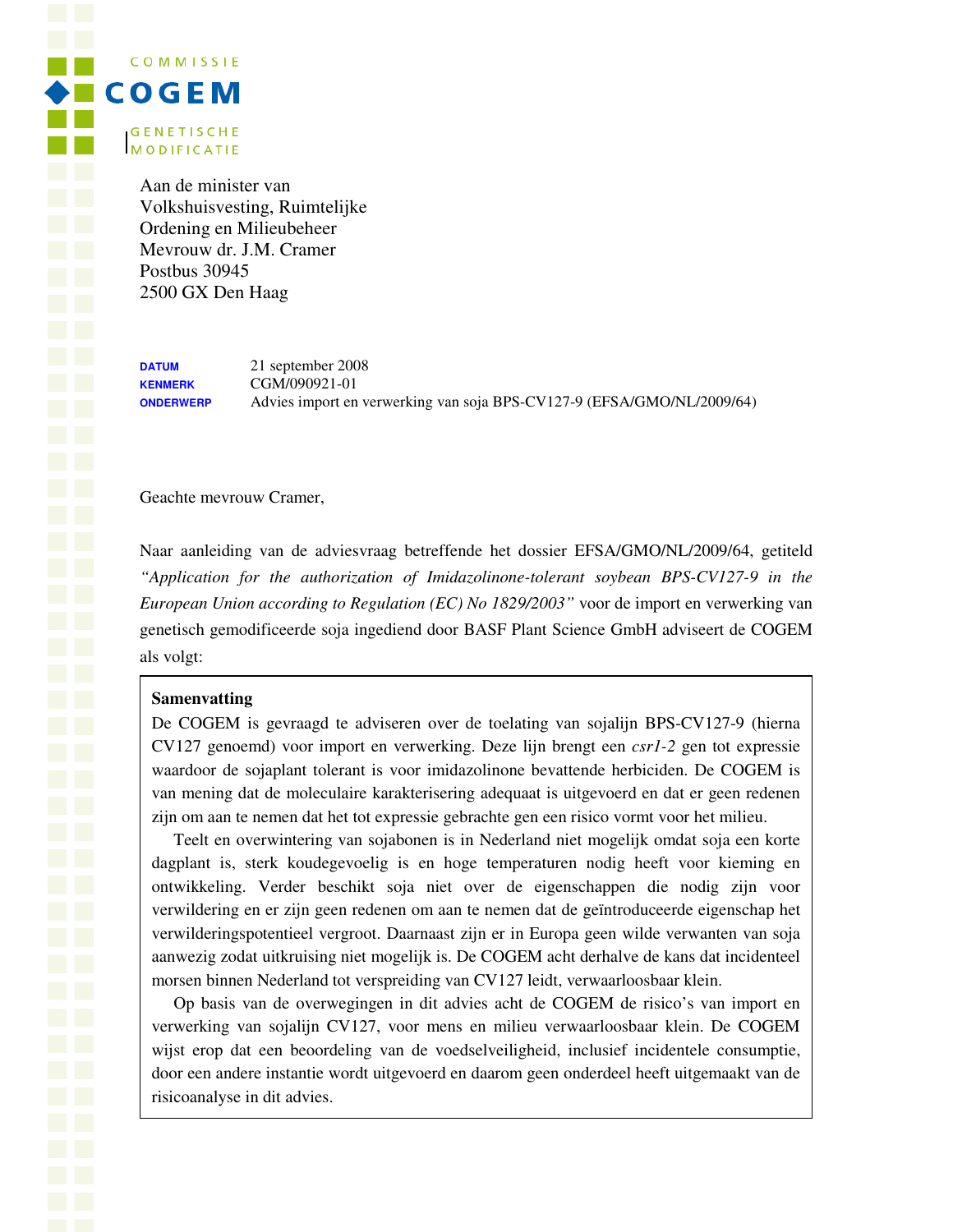De door de COGEM gehanteerde overwegingen en het hieruit voortvloeiende advies treft u hierbij aan als bijlage.

Hoogachtend,

 $\left\langle \begin{array}{c} \hline \hline \hline \hline \end{array} \right\rangle$  $\big($ 

Prof. dr. ir. Bastiaan C.J. Zoeteman Voorzitter COGEM

c.c. Dr. I. van der Leij Drs. H.P. de Wijs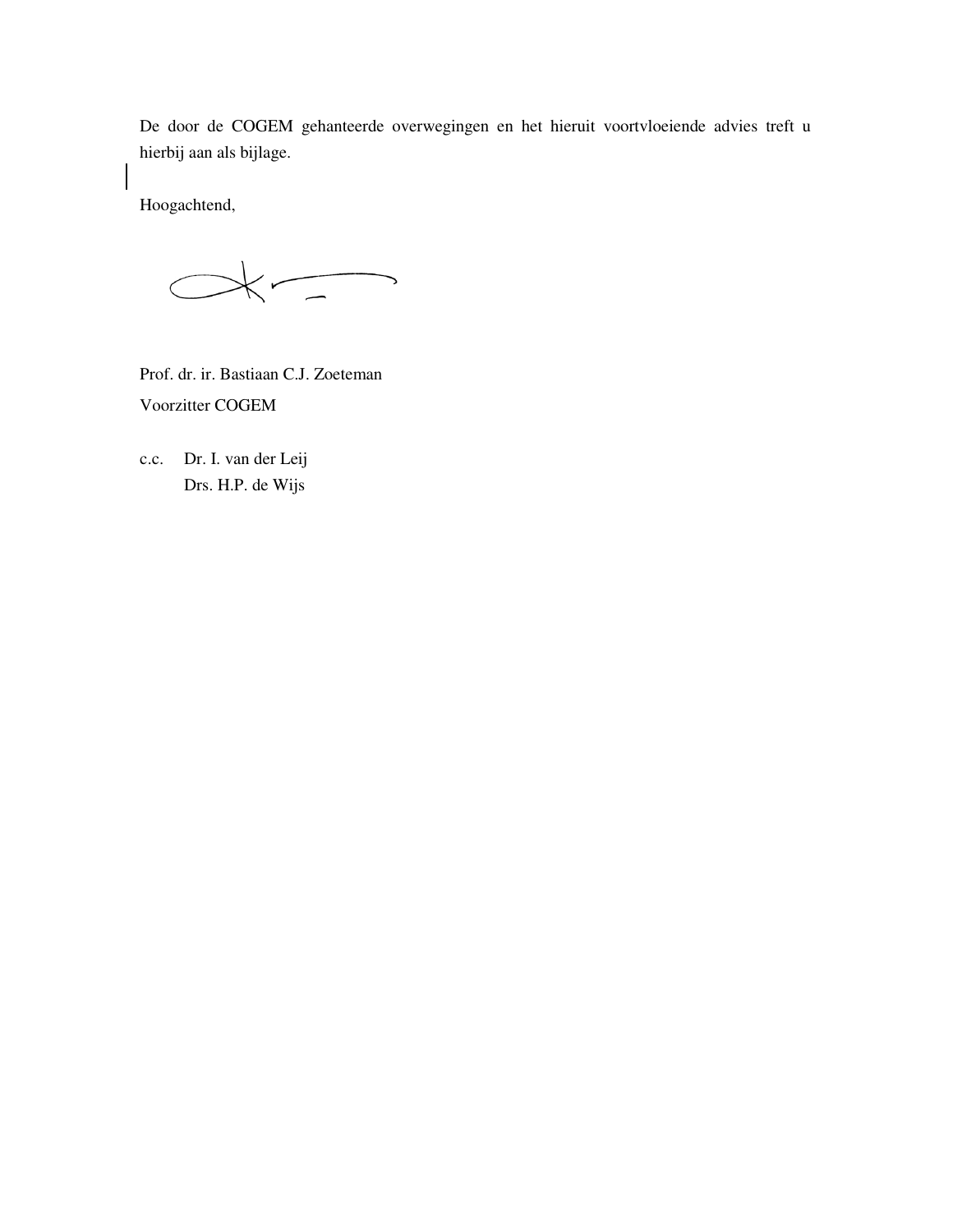# **Import and processing of soybean line BPS-CV127-9**

## **COGEM advice CGM/080921-01**

#### **Summary**

*The present notification by BASF Plant Science GmbH concerns the import and processing for use in feed and food of soybean line BPS-CV127-9 (hereafter referred to as CV127). Cultivation is not part of this application.* 

*Due to the presence of a csr1-2 gene encoding an altered AtAHASL protein, soybean line CV127 is tolerant to imidazolinone containing herbicides. In the opinion of COGEM, the molecular analysis of soybean line CV127 is adequately performed.* 

*In Europe, wild relatives of soybean are not present and soybean does not possess any of the attributes commonly associated with problematic weeds. In addition, survival of soybean is not possible in the Netherlands. Establishment of feral soybean populations has never been observed in European countries. There is no reason to assume that the inserted gene would introduce or increase the potential for soybean to establish feral populations. In Europe, hybridization with other species is not possible because there are no wild relatives of soybean present. Therefore, COGEM is of the opinion that incidental spillage of the soybeans will not pose a risk to humans and the environment.* 

In conclusion, COGEM is of the opinion that the risks to humans and the environment associated with import and processing of soybean line CV127 are negligible. COGEM points out *that a food/feed safety assessment is carried out by other organizations. Therefore, COGEM abstained from advice on the potential risks of incidental consumption.* 

### **Introduction**

The present application by BASF Plant Science GmbH, file EFSA/GMO/NL/2009/64, concerns the import and processing of soybean CV127 for use in feed and food. This line expresses the *csr1-2* gene from *Arabidopsis thaliana* conferring tolerance to imidazolinone containing herbicides.

#### **Aspects of the crop**

Soybean (*Glycine max*) is a member of the genus *Glycine* and belongs to the *Fabaceae*  (*Leguminosae*) family. Soybean is grown from equatorial to temperate zones. Due to the meteorological and geographical conditions cultivation of soybean is impossible in the Netherlands. The optimum temperature for soybean growth is between 25°C and 30°C. In the Netherlands, 16.8°C was the average summer temperature from 1971 to 2008. The average temperature of the three warmest summers since 1901 was  $18.6^{\circ}C(1)$ . In addition, soybean does not survive freezing. In the Netherlands frost is common; during winter on average 38 days are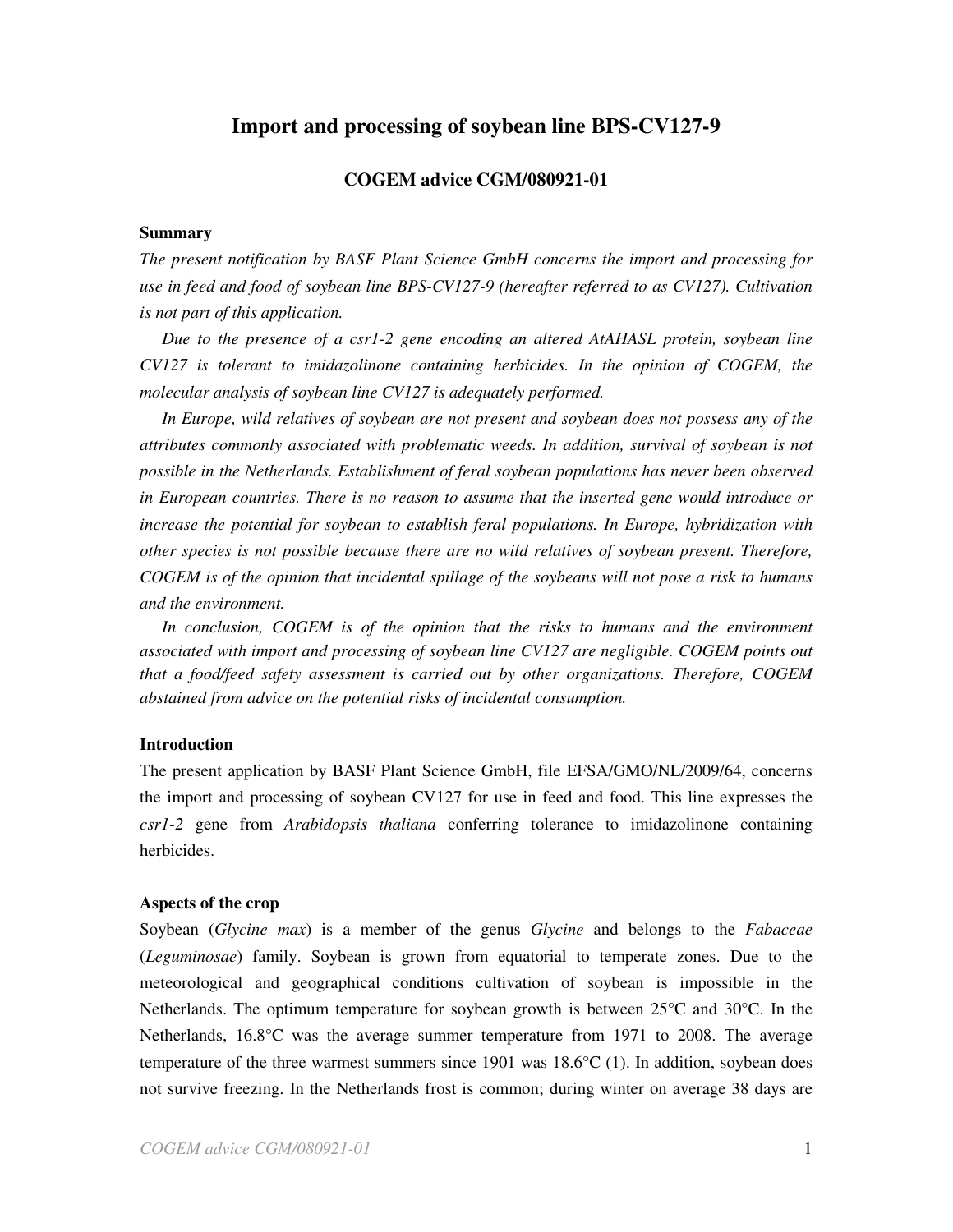measured with a minimum temperature below  $0^{\circ}C(1)$ . Moreover, during the Dutch growth season the days are long, whereas soybean is a quantitative short-day plant that needs short days for fructification.

Soybean is predominantly a self-pollinating species. The cross-pollination rate of soybean is less than 1% (2). Cross-pollination occurs by insects. The dispersal of pollen is limited because the anthers mature in the bud and directly pollinate the stigma of the same flower (3). Therefore, insect-born exportation of pollen is limited (2). In Europe, hybridization with other species is not possible because there are no wild relatives of soybean.

The soybean plant is not weedy in character (3). Cultivated soybean rarely displays dormancy (3) and seeds of cultivated soybean survive poorly in soil (4). Soybean volunteers are rare and do not effectively compete with other cultivated plants or primary colonizers (3). In addition, volunteers are easily controlled mechanically or chemically (3). Establishment of feral soybean populations has never been observed in European countries.

### **Molecular characterization**

Soybean line CV127 was genetically modified by particle bombardment with a purified linear DNA fragment derived from plasmid pAC321 containing the following genetic elements:

- Arabidopsis gDNA; genomic DNA *Arabidopsis thaliana*
- At3g48570 5'UTR; 5' untranslated putative SEC61 gamma chain
- At3g48570 CDS; Putative SEC61 gamma chain coding sequence
- At3g48570 intron 1; SEC61 gamma chain intron 1 (interrupts coding sequence)
- At3g48570 3' UTR; 3' untranslated putative SEC61 gamma chain
- At3g48570 intron 2; SEC61 gamma chain intron 2
- At AHASL 5' UTR; Putative promoter and 5' untranslated region *aceto hydroxyacid synthase large subunit*
- Csr1-2 CDS; Coding sequence *aceto hydroxyacid synthase large subunit* with (S653N) point mutation
- At AHASL 3' UTR; 3'untranslated region *acetohydroxyacid synthase large subunit*
- Arabidopsis gDNA; genomic DNA *Arabidopsis thaliana*

#### *Properties of the introduced genes conferring herbicide tolerance*

Soybean line CV127 is tolerant to herbicides that contain imidazolinone. Soybean line CV127 expresses the acetohydroxyacid synthase large subunit (AHASL) gene also known as the *csr1-2*  gene, which encodes an altered AtAHASL protein from *Arabidopsis thaliana* (5).

The AHASL enzyme is ubiquitous in plants and microbes and catalyzes the first step in the biosynthesis of the branched chain amino acids valine, leucine and isoleucine (6). In nontransgenic plants, inhibition of the AHAS enzyme by imidazolinone containing herbicides, leads to a deficiency in branched chain amino acids and other compounds derived from this pathway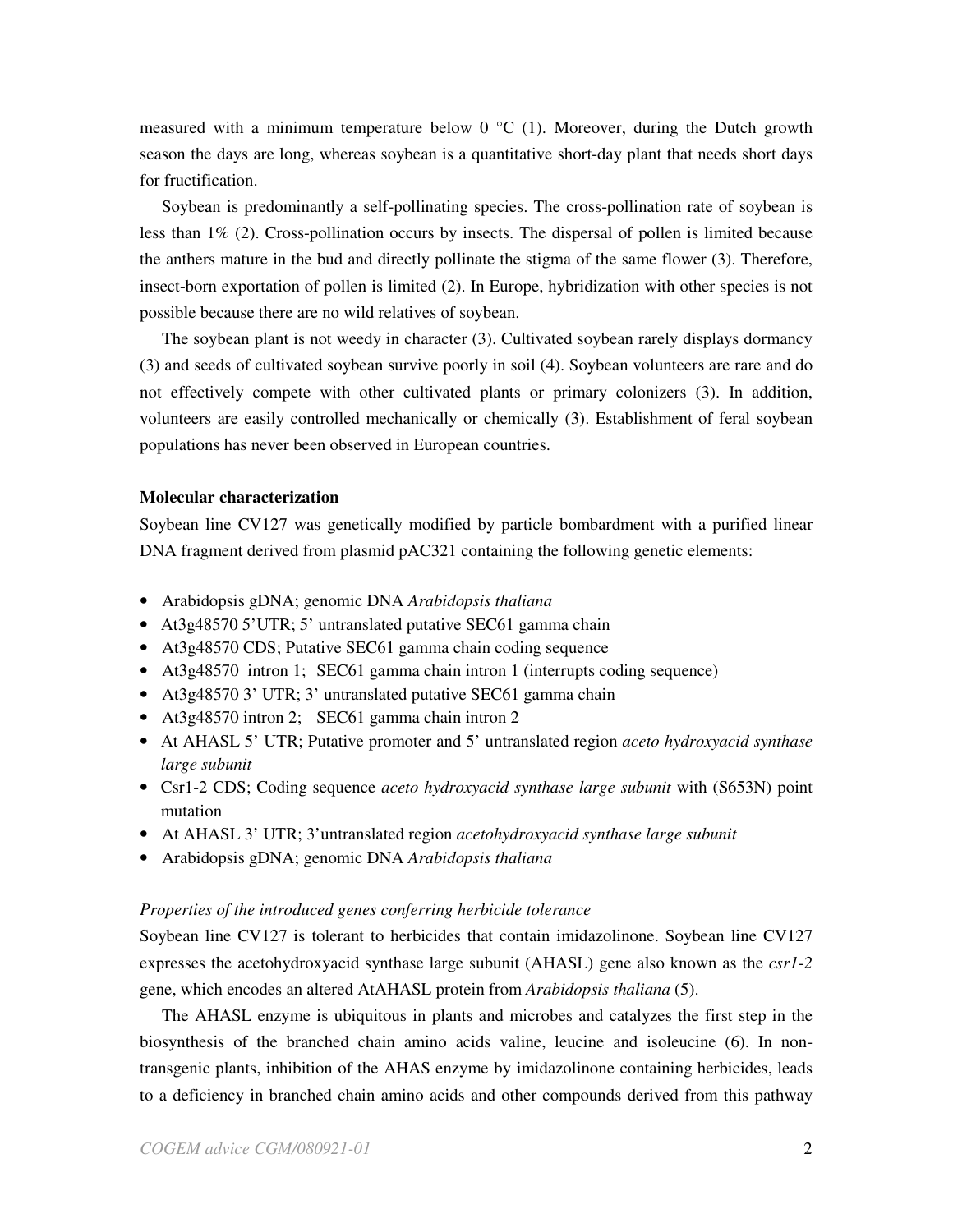that are needed for plant growth and development. Therefore, the application of imidazolinone herbicides leads to plant death in non-transgenic plants.

The AtAHASL protein encoded by *csr1-2* differs from the native AtAHASL protein by one amino acid substitution of a serine with an asparagine at residue 653 (S653N) which results in tolerance to imidazolinone containing herbicides. Besides the altered herbicide binding, the protein retains its biological function in the plant (7).

#### *Molecular analysis*

For the production of soybean line CV127, a DNA fragment was used that consisted mainly of genomic sequences from Arabidopsis, including the *csr1-2 gene*, the SEC61 gamma-chain gene, and unannotated DNA. The inserted DNA contains in addition to these sequences a partial copy (376bp) of the *csr1-2 gene at the 3' end of the insert*. A list of the inserted DNA components of soybean line CV127 is shown in the table below.

| <b>Genetic element</b>                                  | Size (bp)   | Origin                  | <b>Function</b>                                                                                                     |
|---------------------------------------------------------|-------------|-------------------------|---------------------------------------------------------------------------------------------------------------------|
| <b>Insert</b>                                           |             |                         |                                                                                                                     |
| Arabidopsis gDNA,<br>unannotated                        | 1051        | Arabidopsis<br>thaliana | no genes currently annotated in this<br>region                                                                      |
| At3g48570 5'UTR                                         | 61          | Arabidopsis<br>thaliana | 5' untranslated putative SEC61<br>gamma chain                                                                       |
| At3g48570 CDS                                           | 93 and 115  | Arabidopsis<br>thaliana | Putative SEC61 gamma chain<br>coding sequence                                                                       |
| At3g48570 intron 1                                      | 98          | Arabidopsis<br>thaliana | SEC61 gamma chain intron 1<br>(interrupts coding sequence)                                                          |
| At3g48570 3' UTR                                        | 19 and 203  | Arabidopsis<br>thaliana | 3' untranslated putative SEC61<br>gamma chain                                                                       |
| At3g48570 intron 2                                      | 472         | Arabidopsis<br>thaliana | SEC61 gamma chain intron 2                                                                                          |
| At AHASL 5' UTR<br>and putative<br>promoter             | 363         | Arabidopsis<br>thaliana | Putative promoter and 5'<br>untranslated region for aceto<br>hydroxyacid synthase large subunit                     |
| $Csr1-2$ CDS                                            | 2012        | Arabidopsis<br>thaliana | Coding sequence for aceto<br>hydroxyacid synthase large subunit<br>with (S653N) point mutation                      |
| At AHASL 3' UTR                                         | 217         | Arabidopsis<br>thaliana | 3' untranslated region for aceto<br>hydroxyacid synthase large subunit                                              |
| Arabidopsis gDNA<br>including a csr1-2<br>gene fragment | 1002<br>376 | Arabidopsis<br>thaliana | Unannotated Arabidopsis DNA with<br>an inserted partial copy (376bp) of<br>the csr1-2 gene with a point<br>mutation |

The complete sequence of the DNA inserted in the CV127 genome was determined by sequencing PCR fragments. The applicant showed by Southern blot, PCR and sequence analysis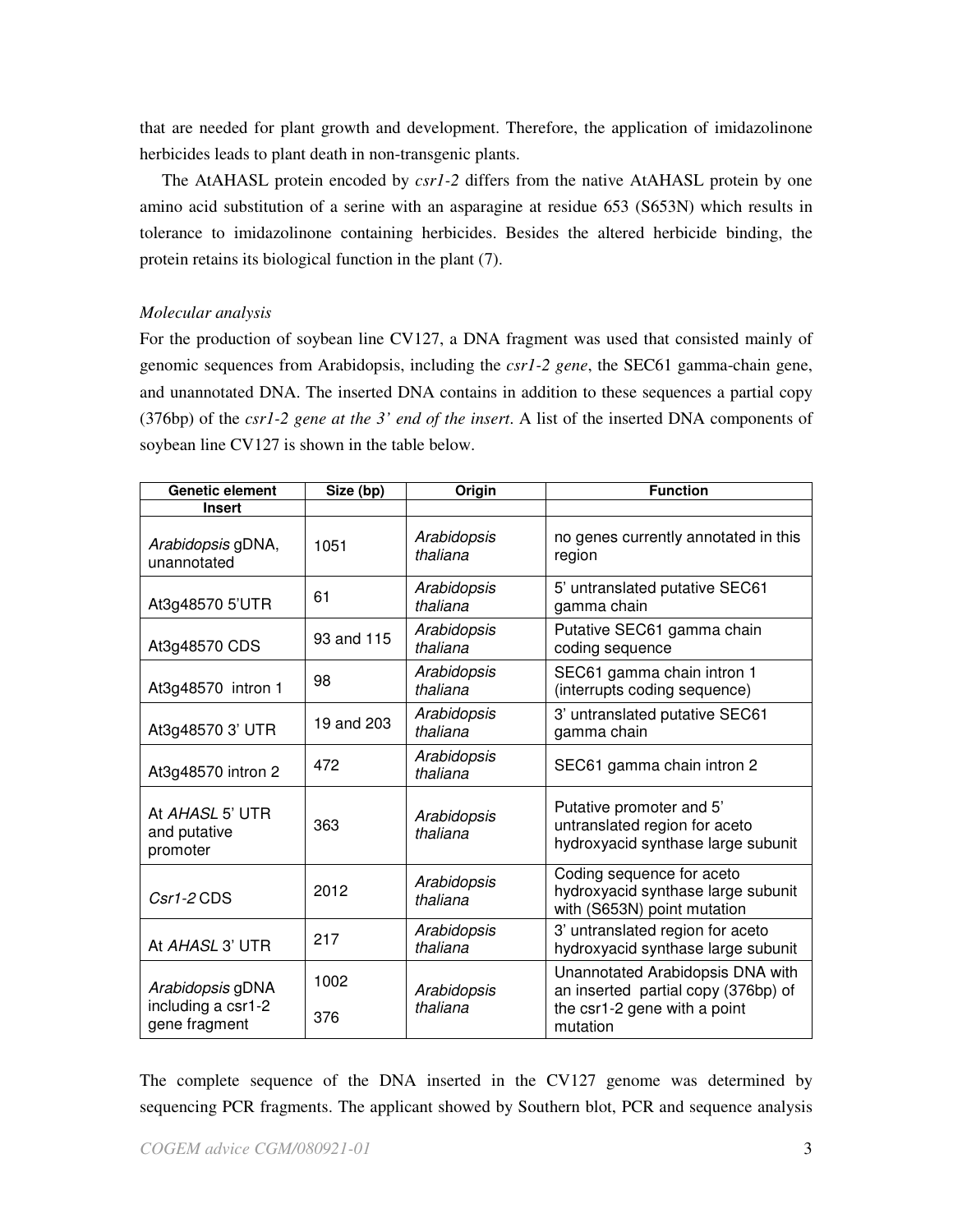that besides a single functional copy of the *csr1-2* gene cassette, a partial *csr1-2* gene fragment and part of the SEC61γ subunit gene are integrated in the nuclear genome of soybean CV127. No vector sequences derived from the plasmid pAC321 are present. During the insertion into the soybean genome, 1275 bp of unannotated Arabidopsis genomic DNA at the 5'end and 500 bp at the 3'end of the insertion cassette were deleted. Furthermore, DNA sequence analysis revealed that the csr1-2 cassette contains three point mutations compared to the plasmid pAC321 from which the DNA fragment was derived to produce soybean line CV127. Two mutations are located downstream of the AtAHASL 3'untranslated region and are therefore genetically silent. The third point mutation is a G to A transition in the AHASL coding sequence. According to the applicant, this is a conservative amino acid substitution and has no impact on the herbicide tolerance or enzymatic properties of the AtAHASL protein.

Furthermore, the insert contains a duplicated fragment (376bp) of the csr1-2 coding sequence at the 3' integration point. This csr1-2 gene fragment also contains a point mutation. The insertion of this csr1-2 fragment created an ORF of 501bp that extends from the transgene insert into the 3'flanking sequence. Potential transcription of this ORF was investigated by RT-PCR, which indicated that no stable RNA is produced from this region and that the potential protein encoded by this ORF is not made. Furthermore, the inserted sequence contains the majority of the SEC61 $\gamma$ subunit gene, which is a component of the DNA fragment used for transformation. Based on RT-PCR results, the applicant states that the SEC61 $\gamma$  subunit gene is weakly transcribed in CV127 leaf tissue. COGEM is of the opinion that the weak expression of this protein, which plays a role in transport across the endoplasmatic reticulum, does not lead to an increased risk for humans or the environment since the SEC61 $\gamma$  protein is being expressed in most eukaryotic cells (8).

 The 5' and 3' regions that flank the insert were amplified by PCR and sequenced. The obtained sequences were compared to soybean genomic DNA. This showed that the flanking sequences are of soybean origin. The presence of newly created open reading frames (ORF's) in the junctions between the transgene insert and the soybean genome were analyzed. The flanking regions were sequenced and analyzed for ORFs of one or more amino acids from stop codon to stop codon. The deduced amino acid sequences were analyzed. In total 24 ORF's were identified in the 5' junction and 6 ORF's in the 3' junction. None of the putative junction polypeptides showed significant homology with known toxins or allergens.

Recently, COGEM abstains from advices on the potential risks of incidental consumption in case a food/feed assessment is already carried out by other organizations. This application is submitted under Regulation (EC) 1829/2003, therefore a food/feed assessment is carried out by EFSA. Other organizations who advice the competent authorities can perform an additional assessment on food safety although this is not obligatory. In the Netherlands a food and/or feed assessment for Regulation (EC) 1829/2003 applications is carried out by RIKILT. Regarding the risks for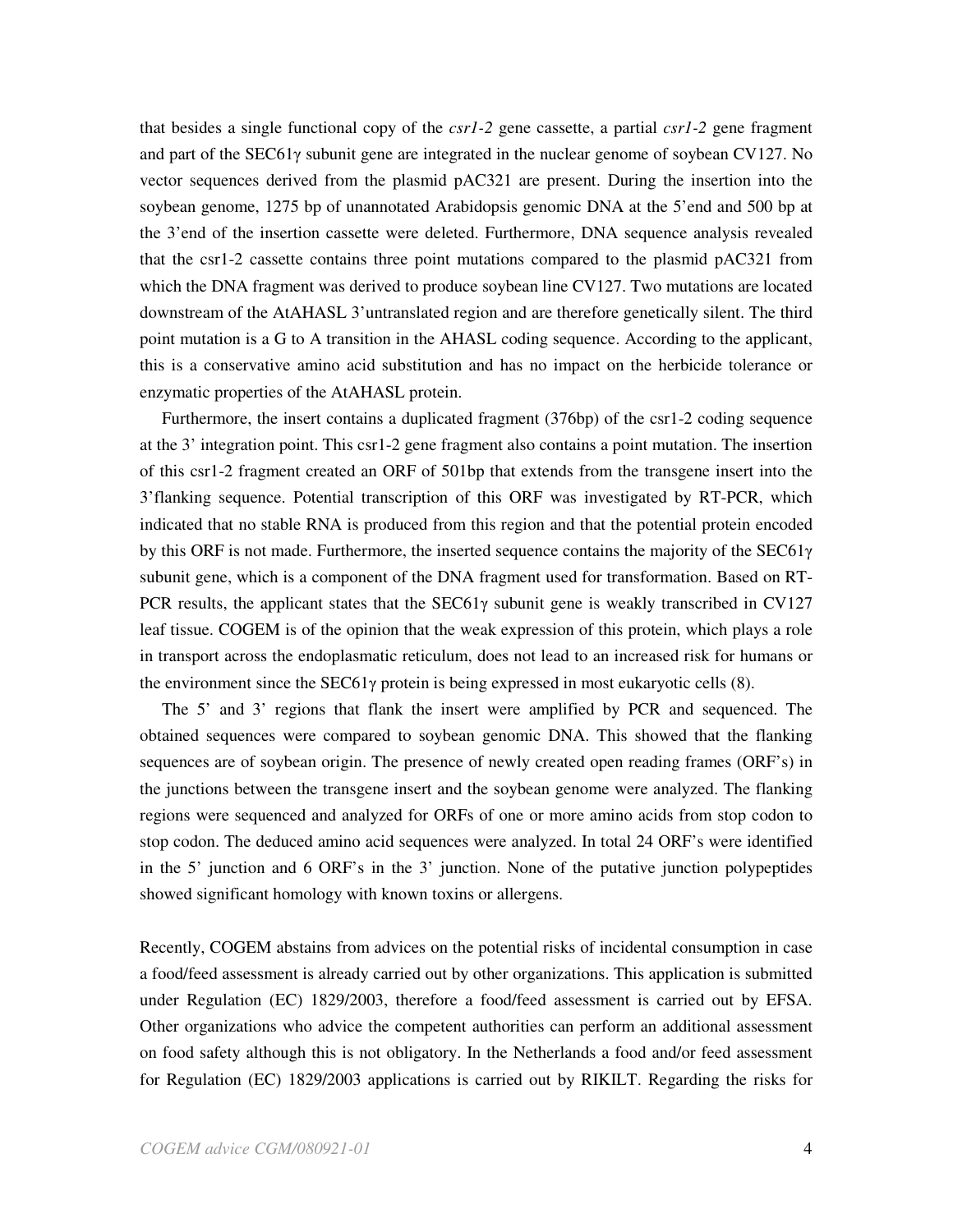food and feed, the outcome of the assessment by other organizations (EFSA, RIKILT) was not known at the moment of the completion of this advice.

### **General surveillance plan**

General surveillance has been introduced to be able to observe unexpected adverse effects of genetically modified crops on the environment. The setting or population in which these effects might occur is either not, or hardly predictable.

The general surveillance plan states that unanticipated adverse effects will be monitored by existing systems which include the authorization holder and operators involved in the handling and use of viable CV127 soybean. Although the general surveillance plan could be improved by a guarantee that operators will monitor for unanticipated effects, COGEM considers the general surveillance plan sufficient for import and processing of CV127 soybean.

## **Advice**

COGEM has been asked to advice on import and processing for use in food and feed of soybean line CV127. Because cultivation is not part of the present application, the risk assessment focuses on the accidental spillage of soybean.

COGEM points out that the North-Western European climate prohibits survival and establishment of soybean. Furthermore, modern soybean cultivars do not possess any of the characteristics commonly associated with problematic weeds and there is no reason to assume that presence and expression of the introduced gene increases the potential of soybean to establish feral populations. In addition, establishment of feral soybean populations in European countries has never been observed. COGEM is of the opinion that incidental spillage of soybean is very unlikely to lead to the spread of soybean within the Netherlands. In addition, wild relatives of soybean are not present in Europe and therefore introgression of the inserted genes into wild relatives cannot occur.

The molecular analysis of CV127 does not indicate that import and processing of this line would pose a risk to humans or the environment. In view of the risk assessment that was carried out by COGEM, COGEM considers the risks to man and the environment associated with import and processing of soybean CV127 negligible. COGEM points out that a food/feed assessment is carried out by other organizations. Therefore, COGEM abstained from advice on the potential risks of incidental consumption

### **References**

- 1. Koninklijk Nederlands Meteorologisch Instituut (KNMI). Internet: www.knmi.nl/klimatologie/maand\_en\_seizoensoverzichten (September 10<sup>th</sup> 2008)
- 2. Crop Protection Compendium (2004). *Glycine max* (soybean). CD-ROM edition, ©Cab